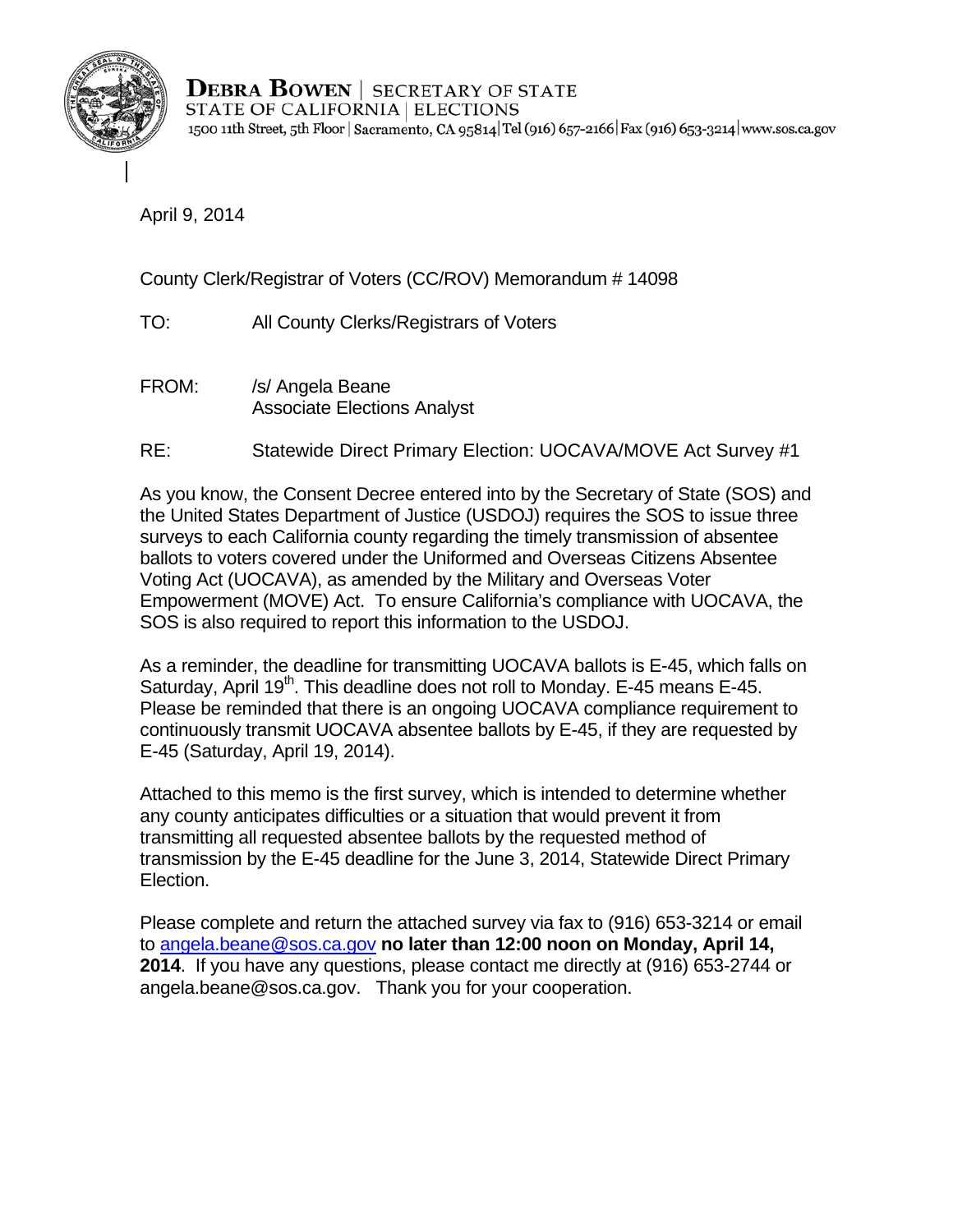## **Uniformed and Overseas Citizens Absentee Voting Act (UOCAVA) Survey #1 in Compliance with U.S. DOJ Consent Decree June 3, 2014, Statewide Direct Primary Election**

County of: \_\_\_\_\_\_\_\_\_\_\_\_\_\_\_\_\_\_\_\_\_\_\_\_\_\_\_\_\_\_\_\_\_\_\_\_\_\_\_\_\_\_\_\_\_\_\_

## **Please send responses no later than 12:00 Noon on Monday, April 14, 2014 to: Fax: (916) 653-3214 ATTN: Angela Beane Or via email: angela.beane@sos.ca.gov**

The UOCAVA requires absentee ballots to be transmitted to UOCAVA voters no later than E-45 (Saturday, April 19, 2014) when the absentee ballot request is received by E-45. It also requires those ballots to be transmitted by mail or electronically, according to the method designated by the UOCAVA voter.

1. For those absentee ballots to be transmitted by mail, does or will your county have a sufficient number of printed absentee ballots (this includes a printed PDF version of the actual ballot) to transmit to voters by E-45, as required by UOCAVA?

Yes \_\_\_\_\_\_ \_\_\_\_\_\_ No

If No, please explain: \_\_\_\_\_\_\_\_\_\_\_\_\_\_\_\_\_\_\_\_\_\_\_\_\_\_\_\_\_\_\_\_\_\_\_\_\_

2. Does your county have the technical capability to transmit absentee ballots to UOCAVA voters by their requested method of transmission (e.g., mail or electronically)?

 $\frac{1}{\sqrt{2}}$  ,  $\frac{1}{\sqrt{2}}$  ,  $\frac{1}{\sqrt{2}}$  ,  $\frac{1}{\sqrt{2}}$  ,  $\frac{1}{\sqrt{2}}$  ,  $\frac{1}{\sqrt{2}}$  ,  $\frac{1}{\sqrt{2}}$  ,  $\frac{1}{\sqrt{2}}$  ,  $\frac{1}{\sqrt{2}}$  ,  $\frac{1}{\sqrt{2}}$  ,  $\frac{1}{\sqrt{2}}$  ,  $\frac{1}{\sqrt{2}}$  ,  $\frac{1}{\sqrt{2}}$  ,  $\frac{1}{\sqrt{2}}$  ,  $\frac{1}{\sqrt{2}}$ \_\_\_\_\_\_\_\_\_\_\_\_\_\_\_\_\_\_\_\_\_\_\_\_\_\_\_\_\_\_\_\_\_\_\_\_\_\_\_\_\_\_\_\_\_\_\_\_\_\_\_\_\_\_ \_\_\_\_\_\_\_\_\_\_\_\_\_\_\_\_\_\_\_\_\_\_\_\_\_\_\_\_\_\_\_\_\_\_\_\_\_\_\_\_\_\_\_\_\_\_\_\_\_\_\_\_\_\_ \_\_\_\_\_\_\_\_\_\_\_\_\_\_\_\_\_\_\_\_\_\_\_\_\_\_\_\_\_\_\_\_\_\_\_\_\_\_\_\_\_\_\_\_\_\_\_\_\_\_\_\_\_\_

\_\_\_\_\_\_\_\_\_\_\_\_\_\_\_\_\_\_\_\_\_\_\_\_\_\_\_\_\_\_\_\_\_\_\_\_\_\_\_\_\_\_\_\_\_\_\_\_\_\_\_\_\_\_ \_\_\_\_\_\_\_\_\_\_\_\_\_\_\_\_\_\_\_\_\_\_\_\_\_\_\_\_\_\_\_\_\_\_\_\_\_\_\_\_\_\_\_\_\_\_\_\_\_\_\_\_\_\_ \_\_\_\_\_\_\_\_\_\_\_\_\_\_\_\_\_\_\_\_\_\_\_\_\_\_\_\_\_\_\_\_\_\_\_\_\_\_\_\_\_\_\_\_\_\_\_\_\_\_\_\_\_\_

Yes \_\_\_\_\_\_ \_\_\_\_\_\_ No

If No, please explain:  $\blacksquare$